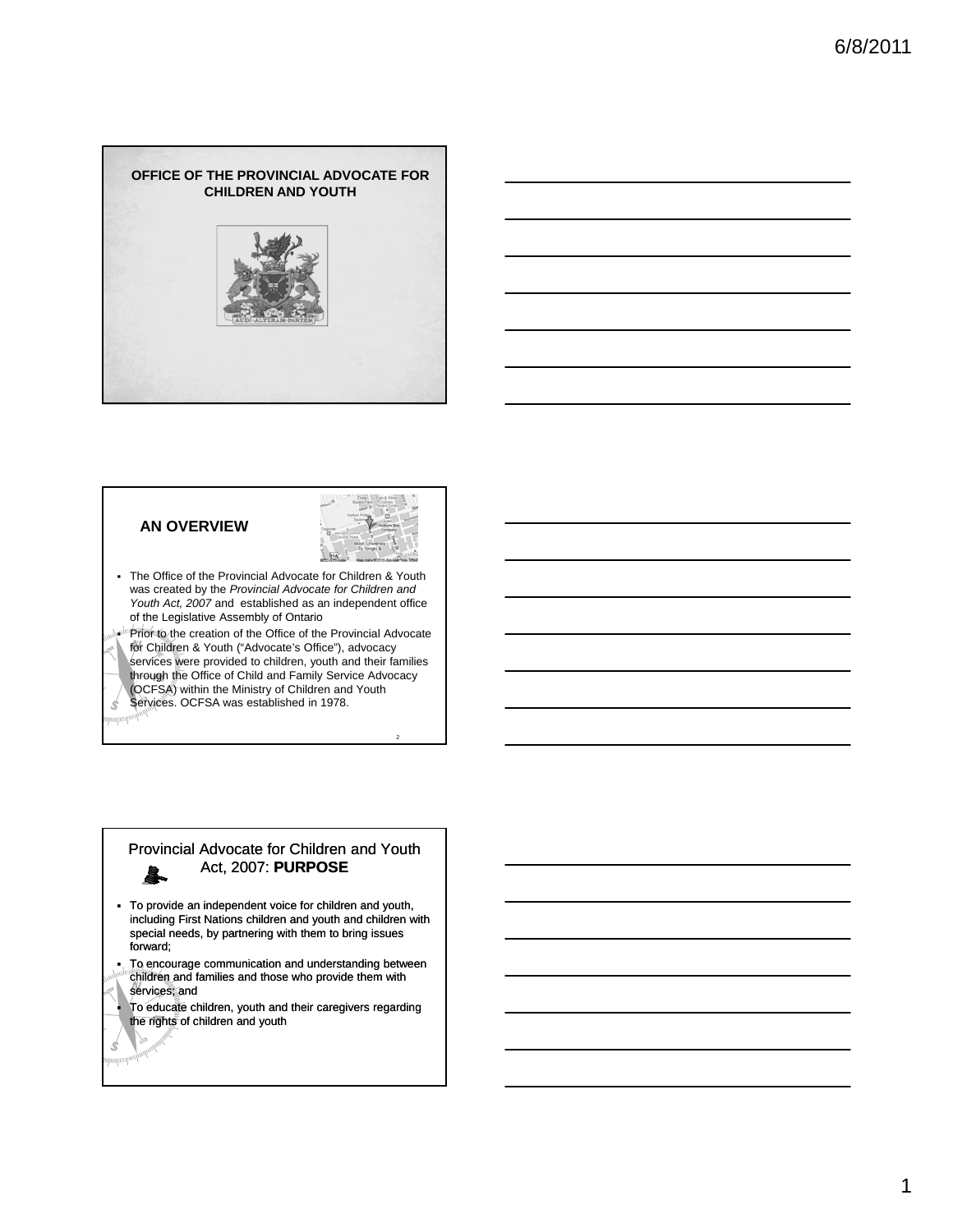## **OVERVIEW**

N

The Advocate's Office serves children and youth being cared for by government services through individual, systemic and policy advocacy ystemic and policy advocacy<br>  $\begin{aligned} \end{aligned}$ 



# VALUES

ympul<mark>i</mark>

The Office of the Provincial Advocate for Children and Youth will be guided in every action and at every level by the following values:

**Excellence (professional, knowledgeable, creative and** flexible)

6

Integrity (loyal, honest, trustworthy)<br>Respect (polite, open-minded, supp

 Respect (polite, open-minded, supportive and understanding)

**Accountability (reliable and responsible)**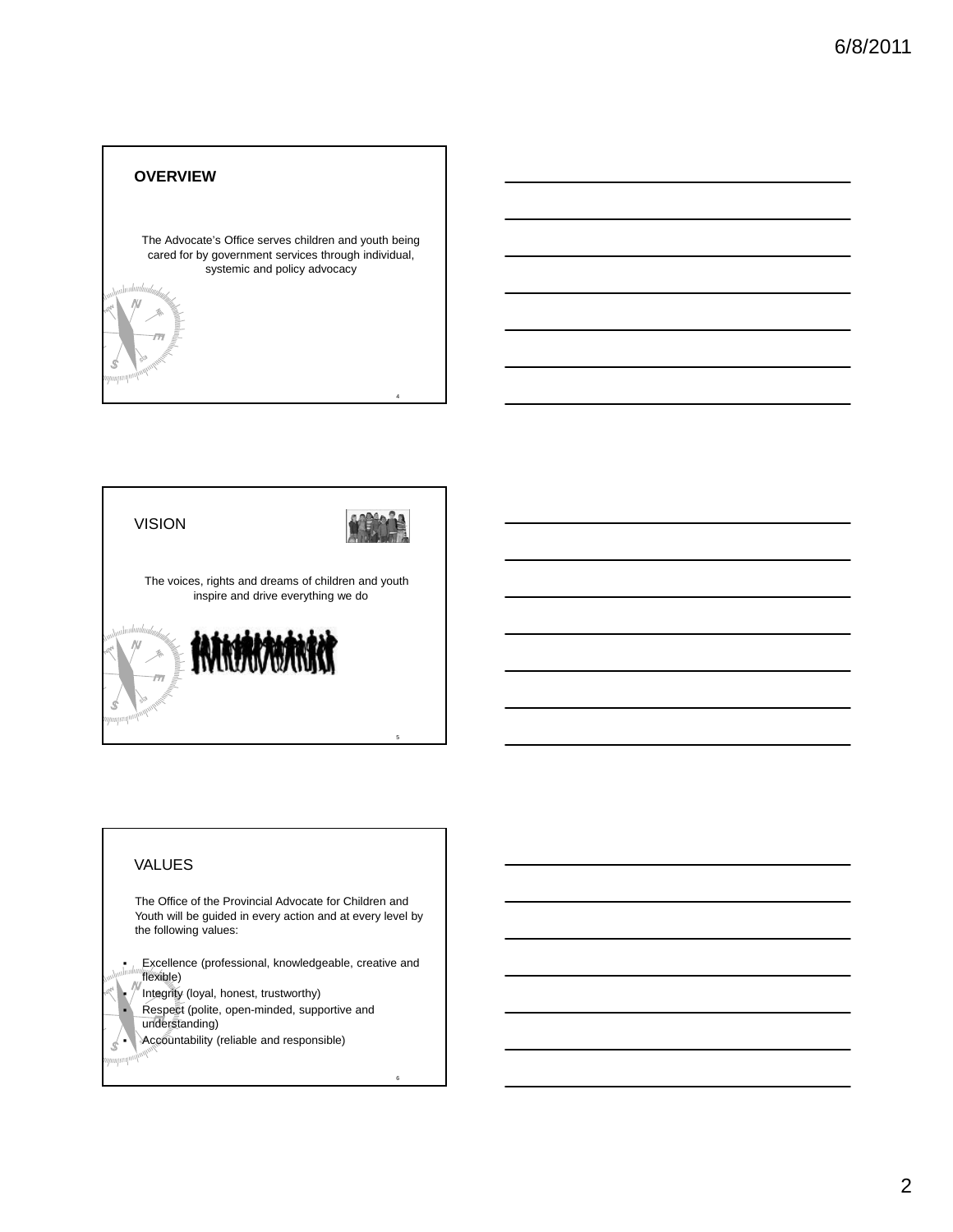# VALUES

- The Advocate's Office is guided by the principles of the UN Convention on the Rights of the Child (UNCRC) and has a strong commitment to youth involvement
- The Advocate's Office is also guided by federal and provincial legislation i.e. CFSA, YCJA, Education Act



We partner with children and youth to make change for:

8

- Individual children and youth
- The systems which serve them
- The policies that affect them The policies that affect

 $\mathcal{S}$ 

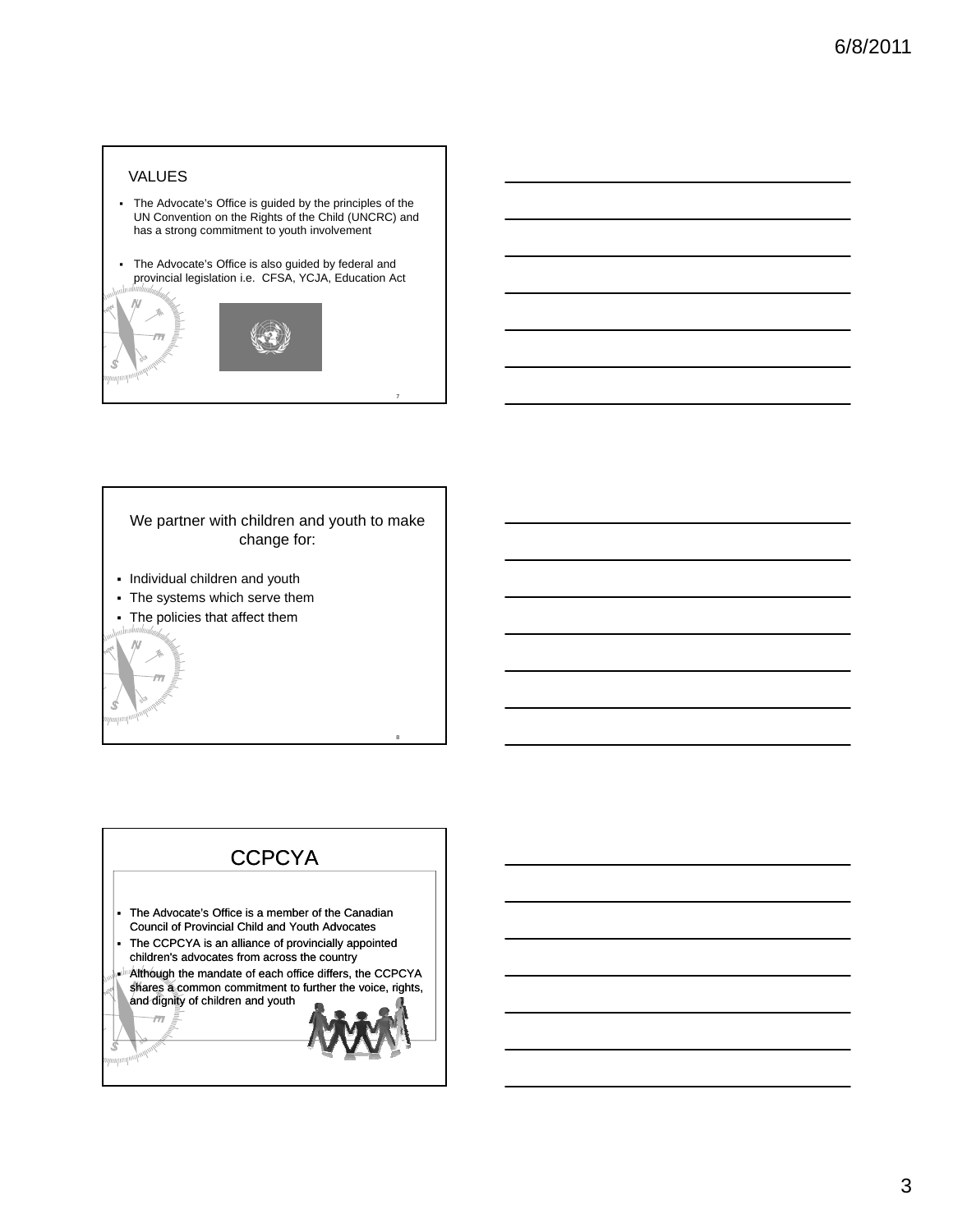#### Exemplar of Youth Participation

 The Advocate's Office tries hard to maintain a high standard for youth participation at every level of the organization

Ś ympoli<sup>no</sup>

Ś www.ma

- This has been accomplished in part by the creation of youth "hubs" across the province, consultation groups that advise the Advocate's Office on issues spanning from office design, to strategic directions, to inquest recommendations

#### "Nothing About Us – Without Us"

- The primary goal of child and youth advocacy is to elevate the voice of youth.
- It is more than empowering youth to speak out on their own behalf and more than replaying their words
- The standard to aspire to is expressed in an African<br>proverb: "Don't speak about us, without us." It means speaking together with youth about youth.
- Advocacy can be viewed as assisting children and youth in finding their own power from within and teaching them to use it effectively.

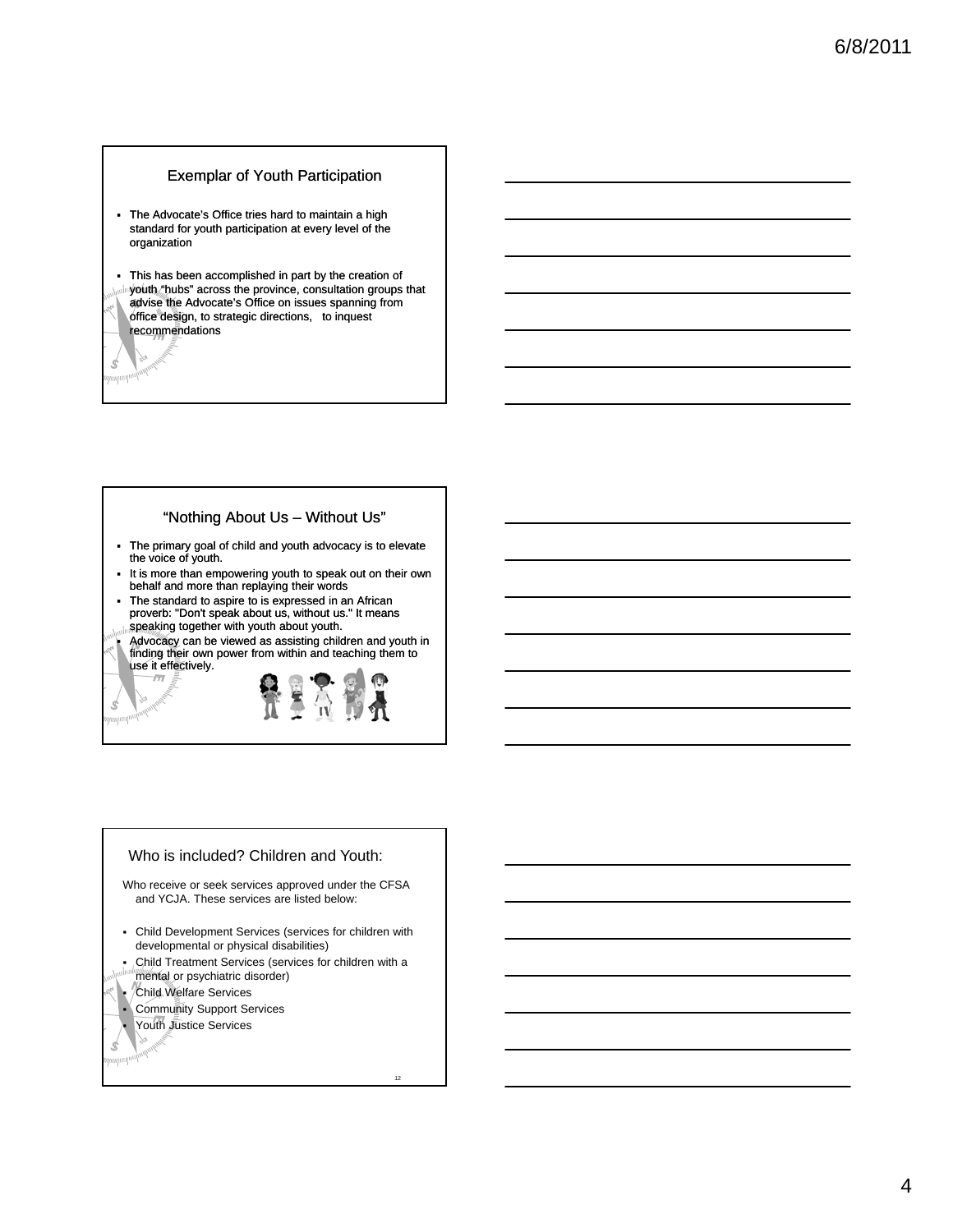### Who is included? Children and Youth (cont):

 Who are held in court holding cells and being transported to and from court holding cells

 Who are pupils of provincial schools for the deaf, schools for the blind or demonstration schools under schools for the blind or demonstration schools **Section 13 of the Education Act** 

 $\sqrt{\bullet}$  Who are admitted to an emergency secure treatment program under the CFSA ( i.e. Robert Smart and Youthdale) to explain their rights to a review of the admission

Ś ///////////////

#### Who is included? Children and Youth (cont):



#### "Margins of State Care"

Children and youth seeking or receiving service from child and youth serving agencies

Former children and youth in state care

 $\overline{\pi}$ 

Ś  $\left|\frac{1}{2}\right|$ 

• Those groups of children and youth over-represented in<br>
Illiour justice and child welfare systems including First<br>
→ Nations children and youth, children and youth with special<br>
→ needs and children and youth living in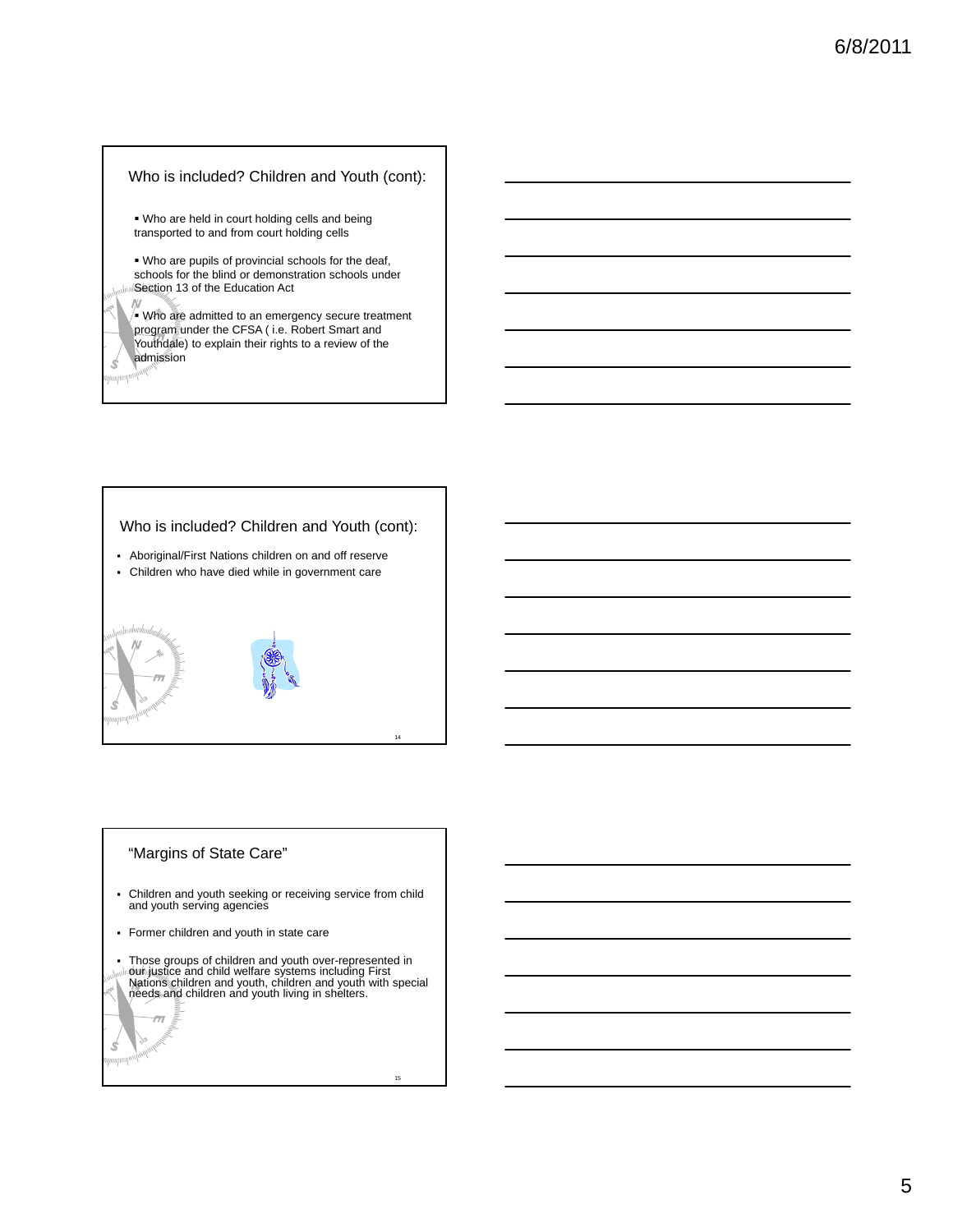# The Powers of the Act

Receive and respond to complaints

Conduct reviews

Make reports

Provide advice and make recommendations to entities including governments, ministers, agencies and service providers

Provide advocacy to children and youth who are appearing Provide advocacy to children and youth who are before a court, tribunal or a body that is reviewing their care, custody or detention disposition (the Advocate does not act as legal counsel for children or youth who appear before these bodies)

Where an investigative authority is conducting an investigation, provide advocacy for the child or youth that does not interfere with the investigation

## The Powers of the Act

Provide information to children youth and their families on how to access approved services

Provide public education about the rights of children, The Provincial Advocate for Children and Youth Act and the role of the Advocate

Receive and respond to complaints from children and Receive and respond to complaints from children youth who are pupils of the Provincial Schools for the Deaf,

Schools for the Blind, and Demonstration Schools

**Receive and respond to complaints from children and** youth about court holding cells and transportation to and from court holding cells

Meet with children and youth who have undergone

emergency admission to a secure treatment program and advise of their rights to review that placement

#### Advocacy to children and youth during investigations

To Ensure:

 $\overline{\pi}$ 

Ś mmull



18

- Investigation is fair, effective and transparent
- All relevant allegations are investigated

All potential witnesses are interviewed

 Child/youth treated fairly and appropriately and not subject to retribution or reprisals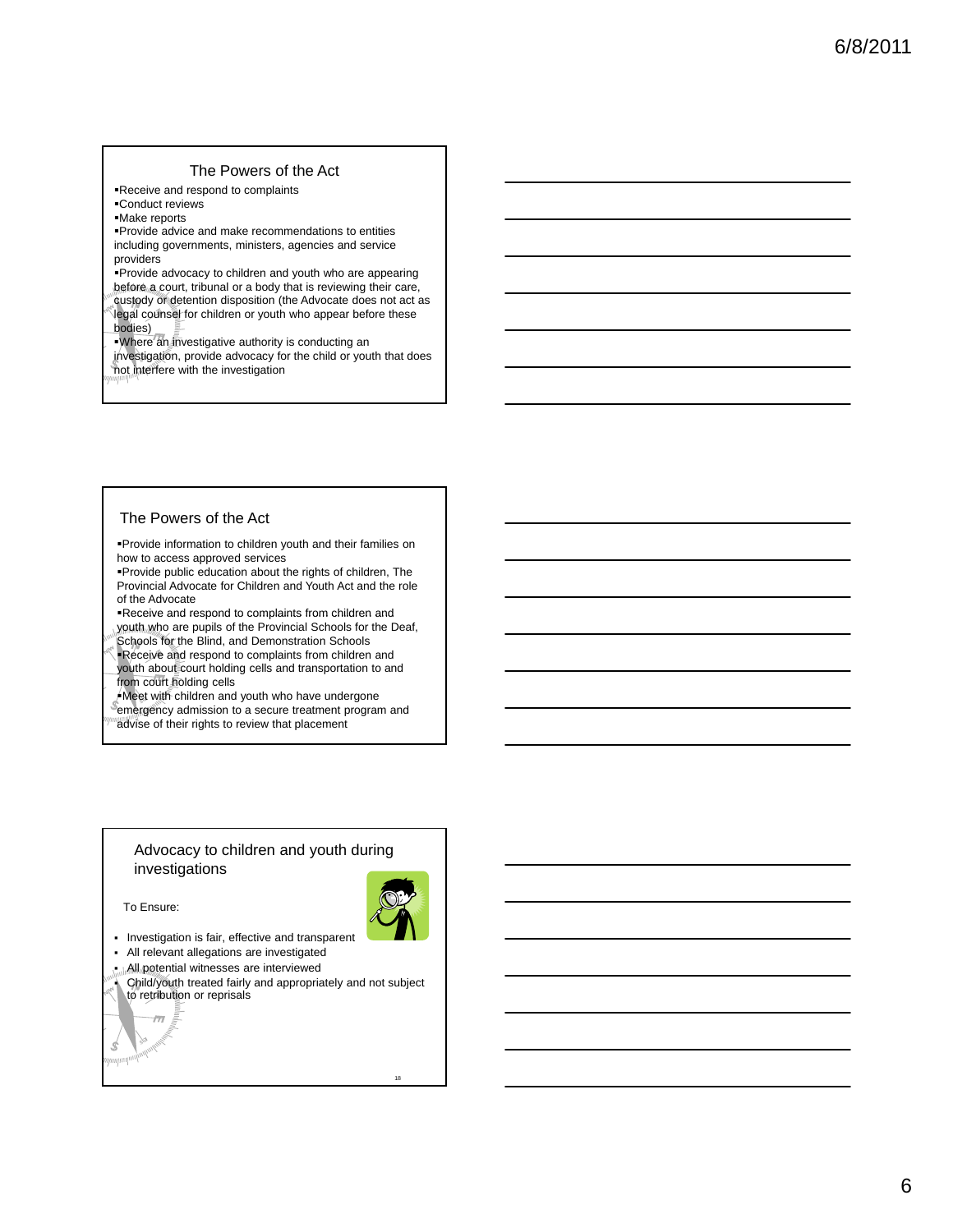## Child's/Youth's Right to Access the Advocate - CFSA

- A child in care has a right to speak in private with and receive visits from another person representing the person, including the Provincial Advocate for Children and Youth
- "A"child in care has the right to be informed of the existence of the Office of the Provincial Advocate for Children and Youth

 $\overline{m}$ 

Ś

Ś

 $\sqrt{M}$ 

Ś ympo<mark>n</mark>

Legislated Obligations of Others – Provincial Advocate for Children and Youth Act

 Inform children and youth about the existence and role of the Advocate and how the Advocate may be contacted

Allow a child or youth who wishes to contact the Advocate the means to do so privately and without delay



20

19

## Rights Based and Best Interests

 The Advocate's Office takes a rights based approach to advocacy. The Advocate's Office is guided by the voice of the young person; the UN-CRC; and federal and provincial legislation and CRC; and federal and provincial legislation policies.

Best interests cannot be used as a means to deny a child or youth their rights

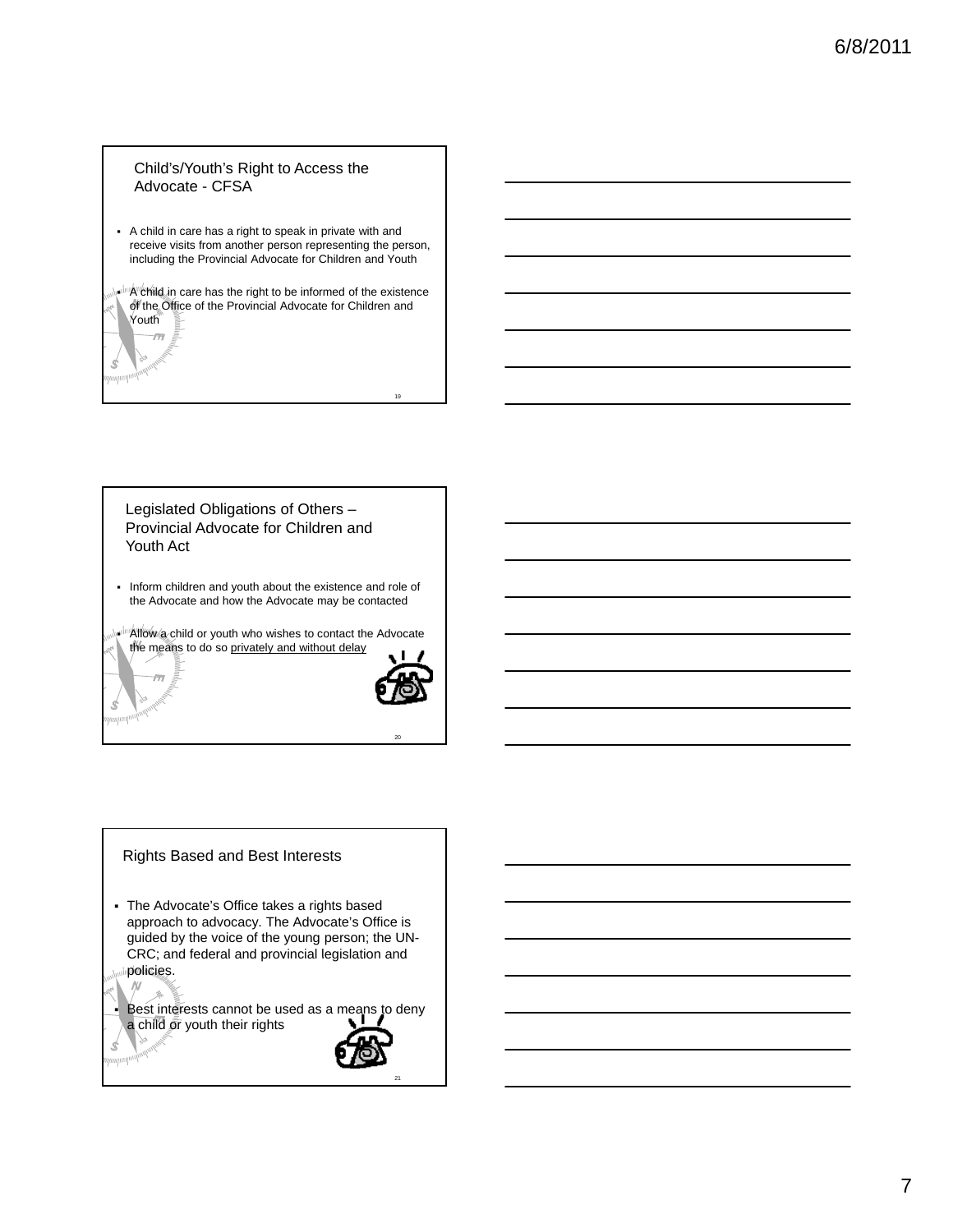# ADVOCACY

 $\overline{N}$ 

Ś /////////////////

upo

Ś  $2711111$ 

 The legal obligation of the Advocate is to represent the views and preferences of children and youth

 The legal obligation of service providers under the CFSA is to promote the best interests protection and CFSA is to promote the best interests, protection well being of children.

The UNECRC requires that States Parties ensure that the best interests of the child are the primary consideration in all actions concerning children.

#### UNCRC *Implementation Handbook* and Best Interests

All decision making concerning a child's care must take account of the best interests principle

Children have a right to be heard in all cases where they are capable of expressing an opinion or preference

Interpretation of best interests must be consistent with the whole convention including the obligation to protect children from all forms of violence

A claim of "best interests of the child" cannot be used to justify practices, including corporal punishment and other forms of cruel or degrading punishment which conflict with a child's right to human dignity and right to physical integrity S

## UNCRC *Implementation Handbook*: Best Interests (cont)

- Includes consideration of both short and long term best interests
- States cannot use their own interpretation of best interests to deny rights

States cannot interpret best interests in an overly culturally relativist way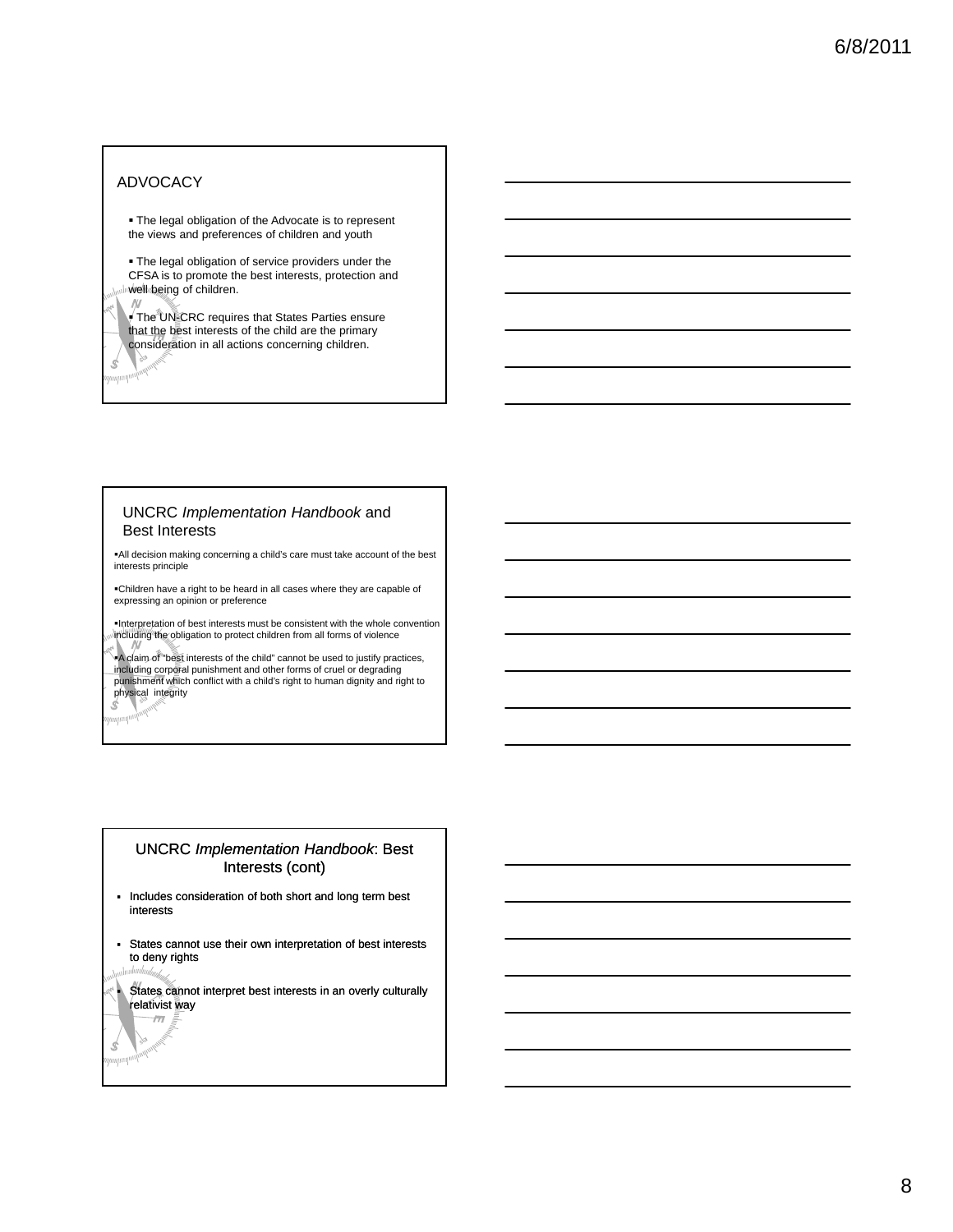#### Conflicting Best Interests

The *Implementation Handbook for the Convention on the Rights of the Child* recognizes that there may be competing or conflicting human rights interests (e.g., between individual children, between different groups of children and between children and adults

ull lucks ach individual child's interests must be the subject of active consideration

- It must be demonstrated that the child's best interests have been explored and taken into
- account as a primary consideration The best interests of children should not be
- undermined by adults interests

#### Right to Be Heard - CFSA

Ś

Ś

Ś 

Child and Family Services Act

 A child has a right to be consulted and to express his or her views to the extent that it is practical given the child's level of understanding whenever significant decisions concerning the child are made (Section 107)

#### Right to be Heard - UNCRC Article 12

United Nations Convention on the Rights of the Child

- A child who is capable of forming his or her own views has the right to express those views freely in all matters affecting the child, the views of the child being given due weight in accordance with his/her age and maturity; AND
- InnlA child shall be provided the opportunity to be heard in any judicial and administrative proceedings affecting the child, either directly or through a representative or an appropriate body.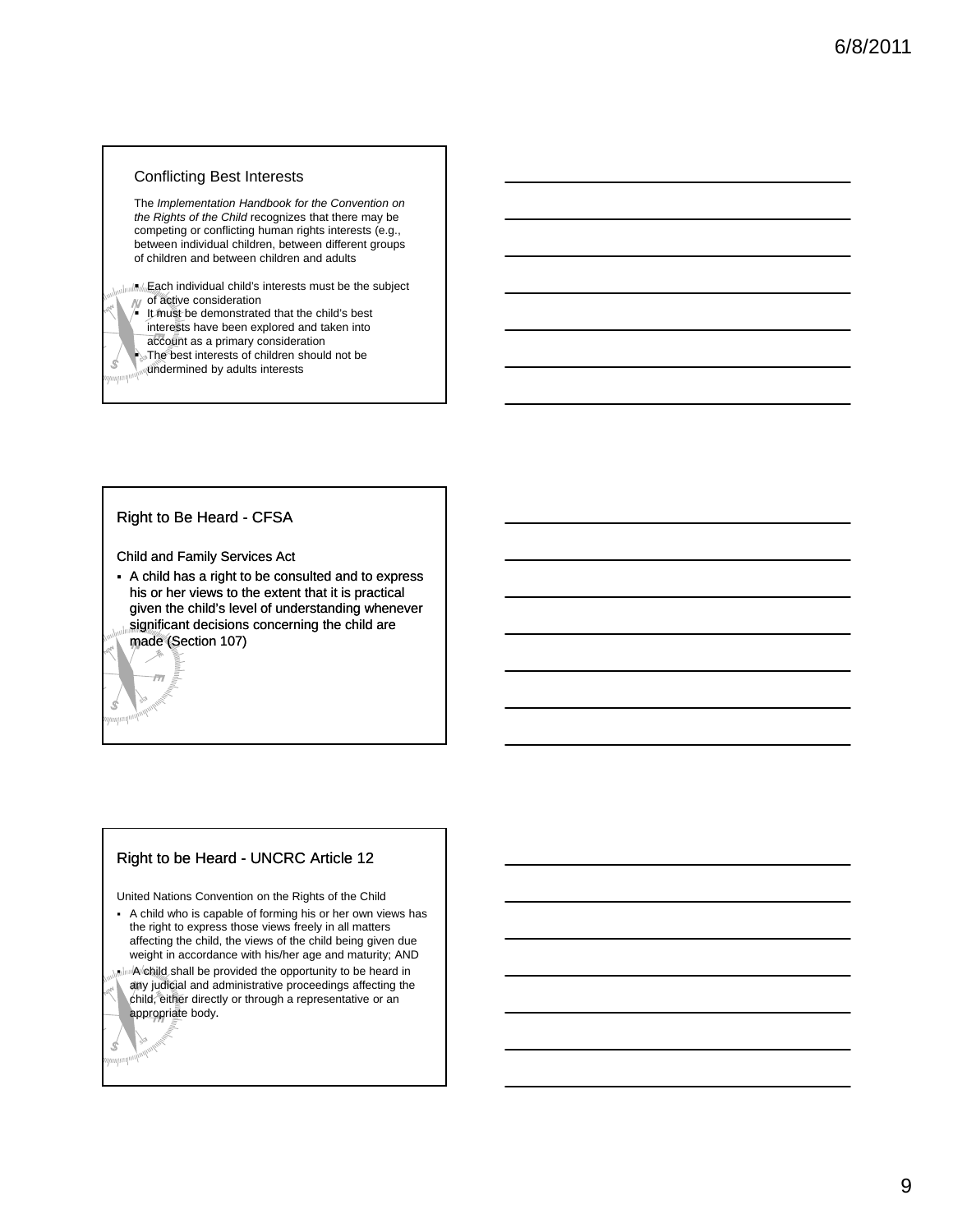## Access to Information



28

With respect to the issue of the Office of the Provincial Advocate for Children and Youth and access to information, our agreement with MCYS is that an Advocate's attestation that a child/youth has consented to the Office of the Provincial Advocate for Children and Youth seeking the information is sufficient and a signed consent from the young person is not required.  $\overline{m}$ 

#### Case or Individual Advocacy

Ś mmull<sup>i</sup>

Ś <sup>guupun</sup>in<sup>g</sup>

- Based upon calls or complaints and requests for help received by our office from individual children and youth (and sometimes their families)
- Mostly delivered by Advocates that are on the "Individual Rights Advocacy Team"
- ...In Advocates rotate the responsibility for "Intake" or calls that come into the office on a daily basis
- Individual cases and the work that this generates informs the systemic work/advocacy of the Advocate's Office

#### Case or Individual Advocacy

- Establish rapport professional and objective
- Listen to the child or young person
- **Identify the issues**
- Set appropriate boundaries inquiry vs. advocacy
- Ask questions to seek out information regarding issues and interests
- **Ascertain child's/youth's objectives**
- Consider possible options
- **Frame/Re-frame the issue(s)**
- Develop a plan with the child or young person
- **Decide together who is responsible for implementing the plan and timelines**
- 
- $\mathcal{L}$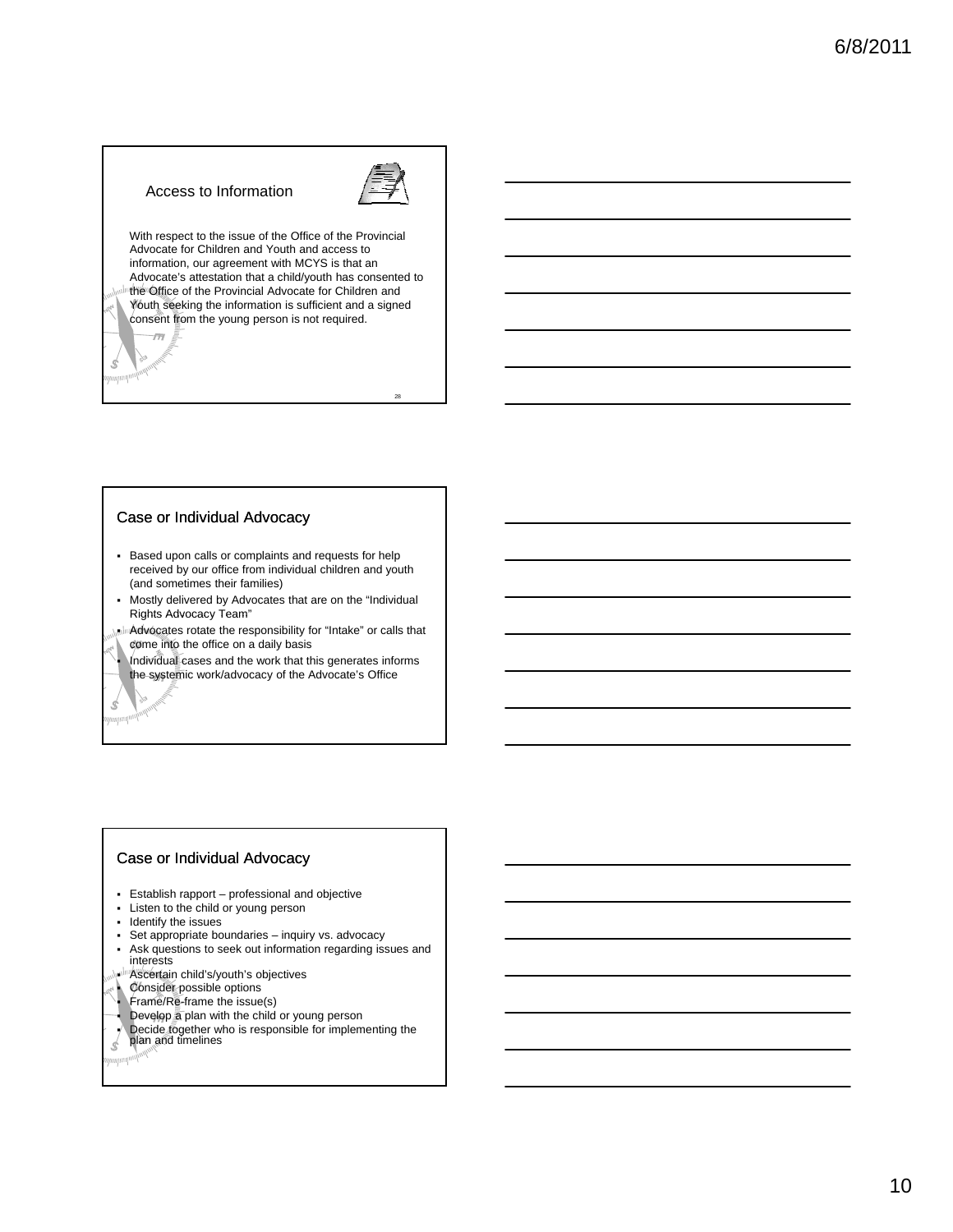#### Case or Individual Advocacy

- Advise the child or young person of the Advocate's Office process - who does what and when; when the child/youth can expect a response back
- Obtain consent from the child or youth for the Advocate to act on the agreed upon plan and specify the actions that the Advocate will take
- Gather additional information (e.g. perspectives of others, paperwork, etc.)
- May need to re-evaluate options and strategy once information has been gathered
- 
- Continue to determine the most appropriate course of action with the child or youth and obtain consent from client
- **Identify issue, plan and expected outcome.**

Ś 

Ś 

#### What makes a good "Individual Rights" Advocate?

#### Comments from a youth:

- 1. "Caring" about the youth, about the job, about change and about doing the job well "pride in what you do"
- 2. "Honesty because it builds trust"
- 3. You need trust to work together
- 4. A good working relationship when things get tough you need a good relationship "to work though the hard times"
- 
- 5. Persistence assertive, "don't take no for an answer"
- 6.  $\sqrt{\frac{1}{100}}$  Courage to speak out in a meeting to be the lone voice, the

7. (Dedicated to seeking] Knowledge – being willing to research, open<br>The learn, try new avenues, admit when you need more information or<br>other resources to help.

#### Systems Advocacy

 Systems advocacy refers to advocacy initiatives in the context of organizations/agencies or community that will influence programs and practices to benefit children/youth

- All systems advocacy is generated by individual rights (case) advocacy. When it is clear that policies and practice in agencies interfere with the quality of life and development of children and youth, then systemic advocacy is required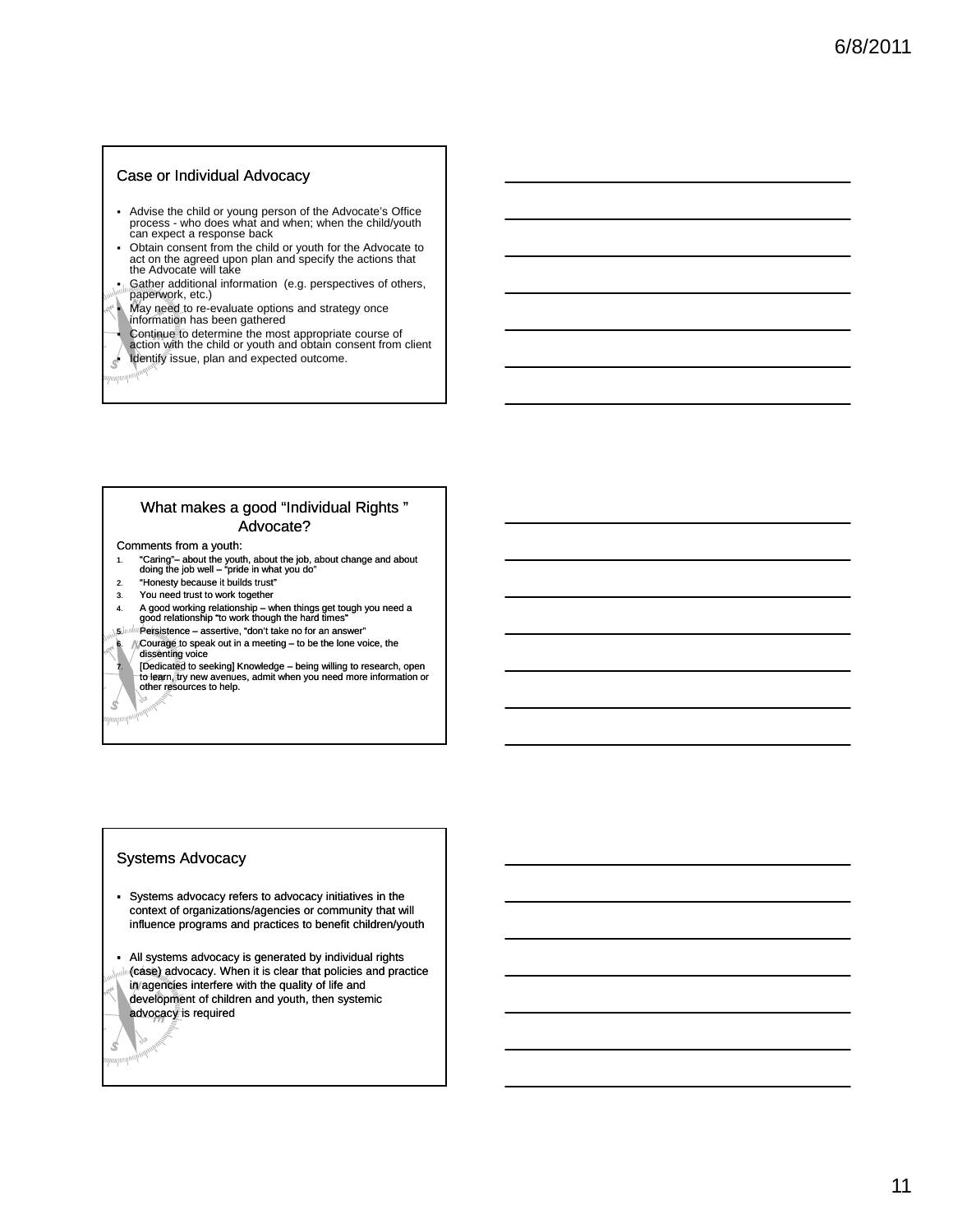## Policy Advocacy

 $\overline{m}$ 

Ś mijill

- Refers to advocacy tactics, strategies and initiatives which target changes to policies and legislation
- These initiatives seek to establish new policies, improve<br>existing policies or challenge the development of policies<br>that diminish resources and opportunities for vulnerable groups of people such as children and youth

#### Policy Advocacy

 $\frac{\mathcal{A}}{\mathcal{A}}$  $\overline{m}$ 

Ś www.

Ś ympu<mark>n</mark>

- Policy generally refers to 'social' policy
- Policy advocacy usually seeks to engage various sectors of the government which includes: public servants of the government which includes: public servants, bureaucrats, political appointees, elected officials and legislators

## Systemic Reviews

Providing advocacy to a group of children or youth who are in similar circumstances:

- **Either in response to a complaint or request by one child** or youth or on the Advocate's own initiative
- $\mathbb N$  Includes the review of facilities, systems, agencies, service providers and processes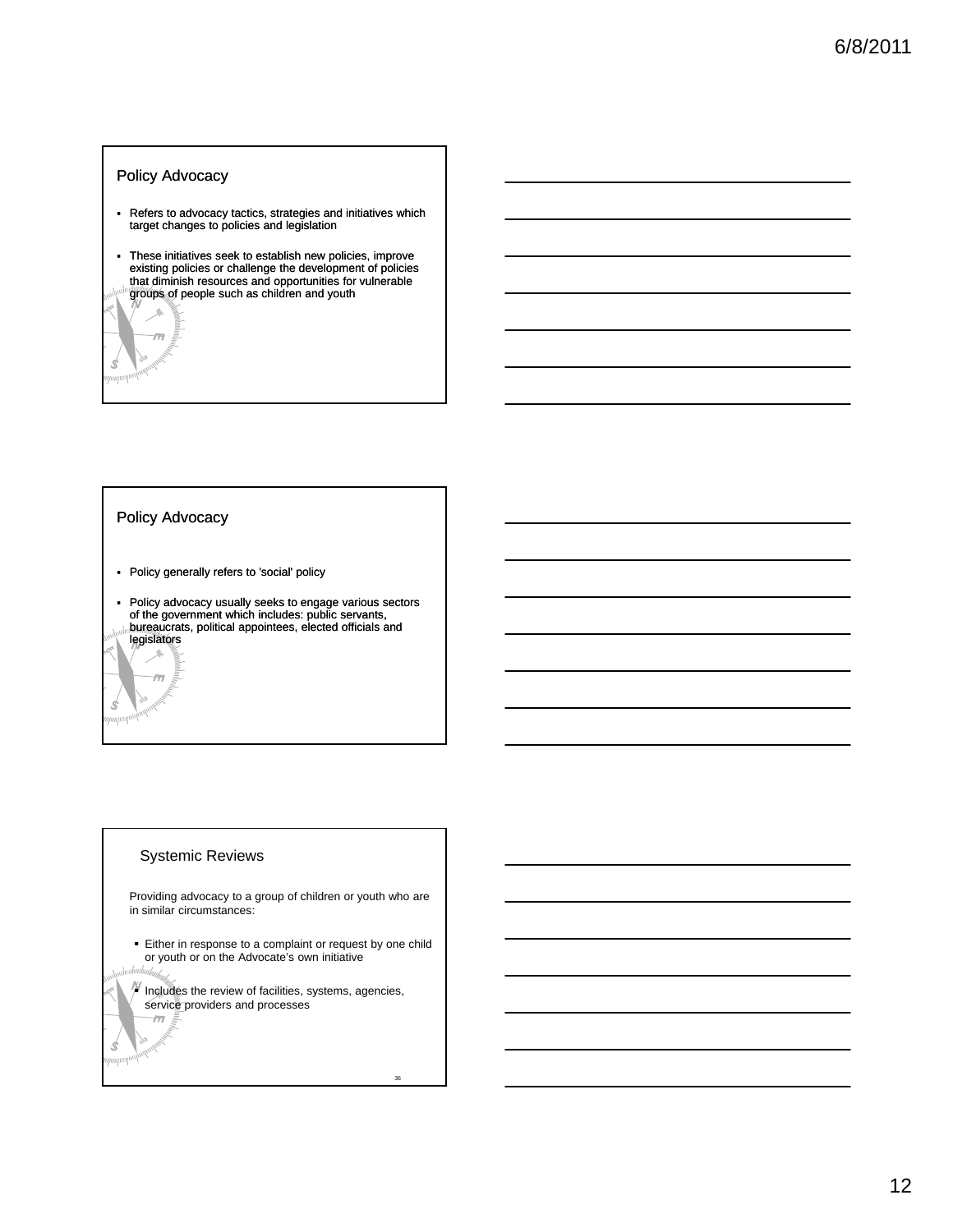#### Criteria for a Review

- Significant number of complaints from a particular facility
- Seriousness of complaint

#### System responsiveness

(Example: a facility has consistently failed to respond effectively to the complaints of children/youth)

Provincial Advocate decides to conduct a review

37

38

39

### **Children's Residences, Custody Settings** and Advocates Systemic Response

Goal:

 $\mathscr{L}$ *mp*ingw

> Ensure that concerns of children and youth about their placements are identified, fully investigated by the appropriate authorities and addressed

Ś ymputp<sup>ani)</sup>

Ś  $\left|\frac{1}{2}\right|$   $\overline{m}$ 

W Ensure that other young people are not subject to similar treatment

# Systemic Response (continued)

- An advocacy initiative targets, provokes, and influences change. An advocate may create a climate for change and bring decision makers to a position of having to act
- But it is conflictual for that advocate to then participate in, or direct the change process
- Change in policy or practice must be developed by those responsible for its implementation, such as governments or service providers  $\overline{m}$